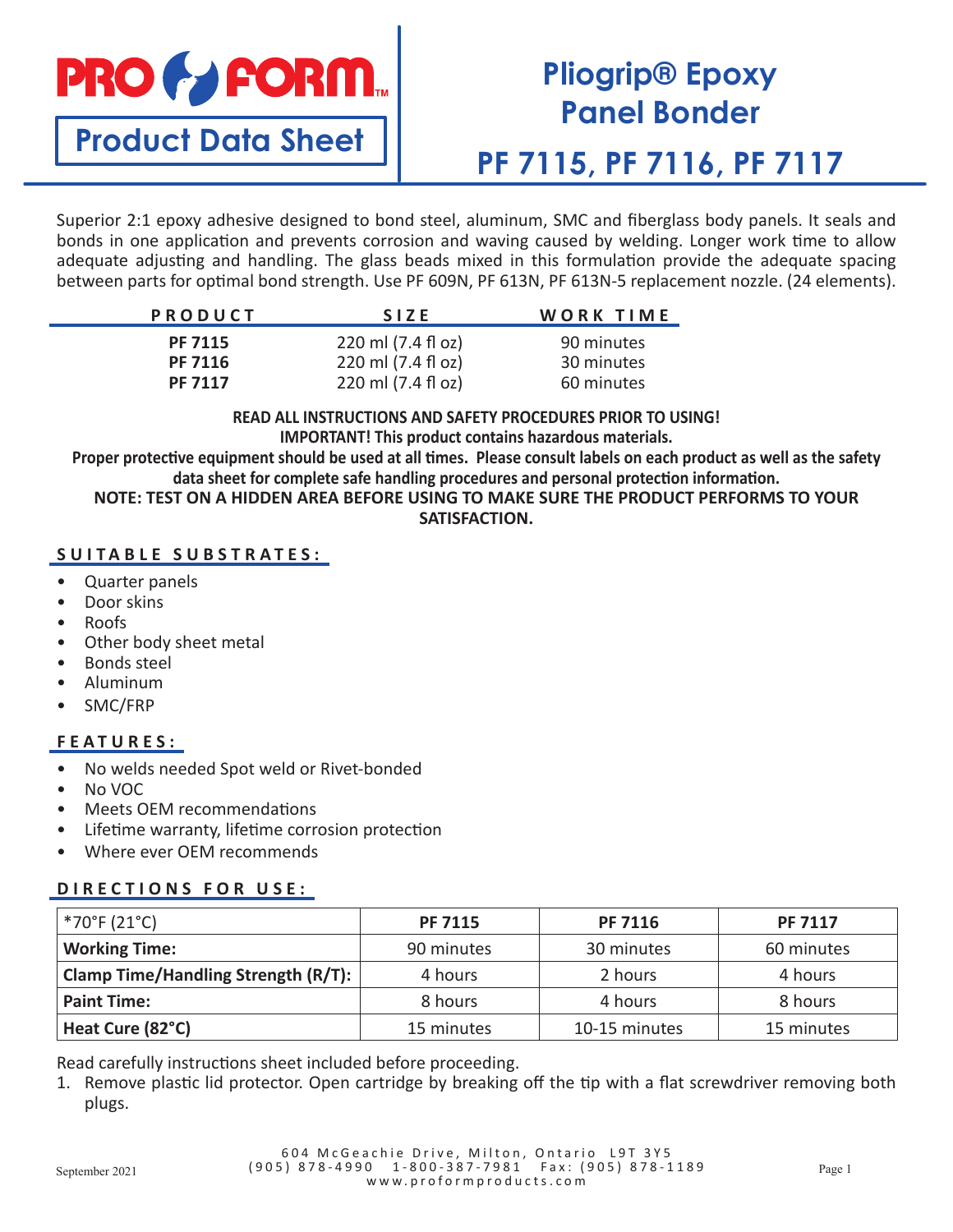

# **Pliogrip® Epoxy Panel Bonder**

## **PF 7115, PF 7116, PF 7117**

- 2. Place cartridge into channels on dispensing gun.
- 3. Work trigger until both plungers are snug against bottom plugs. Pre-dispense 5 cm (2") of product making sure both sides are equalized and color of the product is uniform. Dispose of this material.
- 4. Attach mixing nozzle to cartridge and apply product. When application is completed, do not remove mixing nozzle. Store for future use.
- 5. Always check for any solids build up in the area of cartridge head/nozzle, if contaminants are visible, change nozzle.
- 6. Use a new mixing nozzle when re-used. Always use applicator gun and mixing nozzle to mix material. Do not mix by hand.
- 7. Store cartridges at temperature between 18°C to 35°C (65°F to 95°F).

### **Secondary Aluminum/Metal Panels:**

- 1. Drill out spot welds with spot weld drill cutter.
- 2. Remove damage quarter with air chisel.
- 3. Straighten flanges with hammer and dolly.
- 4. Grind all mating flanges to bare metal with 36 grit to remove all e-coat, rust and galvanizing coatings. Note: 80 grit sand for any aluminum panels.
- 5. Pre-fit new panel with suspension loaded.
- 6. Remove retaining cap from the adhesive and load into the gun and dispense out a small amount to be sure both sides are level.
- 7. Attach mixer and dispense out two inches for proper mix.
- 8. Apply 3/8" bead to the new panel and the inner structure. Smooth out adhesive with spreader making sure all bare metal is covered. Dispense another 3/8" bead to the new panel.
- 9. Align new panel in place and apply even pressure. After panel has been position, do not pull it from the vehicle. If repositioning is required, slide the panels against one another.
- 10. Clamp firmly in place, Note: Pliogrip metal adhesives incorporate glass bead technology to assure proper bond-line thickness.
- 11. Place screws or rivets in hard to clamp areas.
- 12. Remove any adhesive from sectioning join.
- 13. Clamp for recommended time @ 23˚C (70˚F).
- 14. Clamp time can be accelerated with heat at 82˚C (180˚F) for 15 minutes.

### **Aluminum/Steel Structural Preparation:**

- 1. Clean surface with wax and grease remover.
- 2. 80 grit scuff bond area removing e-coat or any paint. Note: 36 Grit grind steel to remove paint, e-coat and galvanizing.
- 3. Blow surface with clean dry air.
- 4. Pre fit part for alignment, if rivet bonding drill holes where needed. Self-piecing: Locate and mark area where rivets will be placed.
- 5. Remove part and apply a 3/8" bead to both mated surfaces and spread smooth with a spreader.
- 6. Apply a second bead of adhesive if required. There must be at least 1/32" of adhesive between the two panels when joined. Do not over clamp.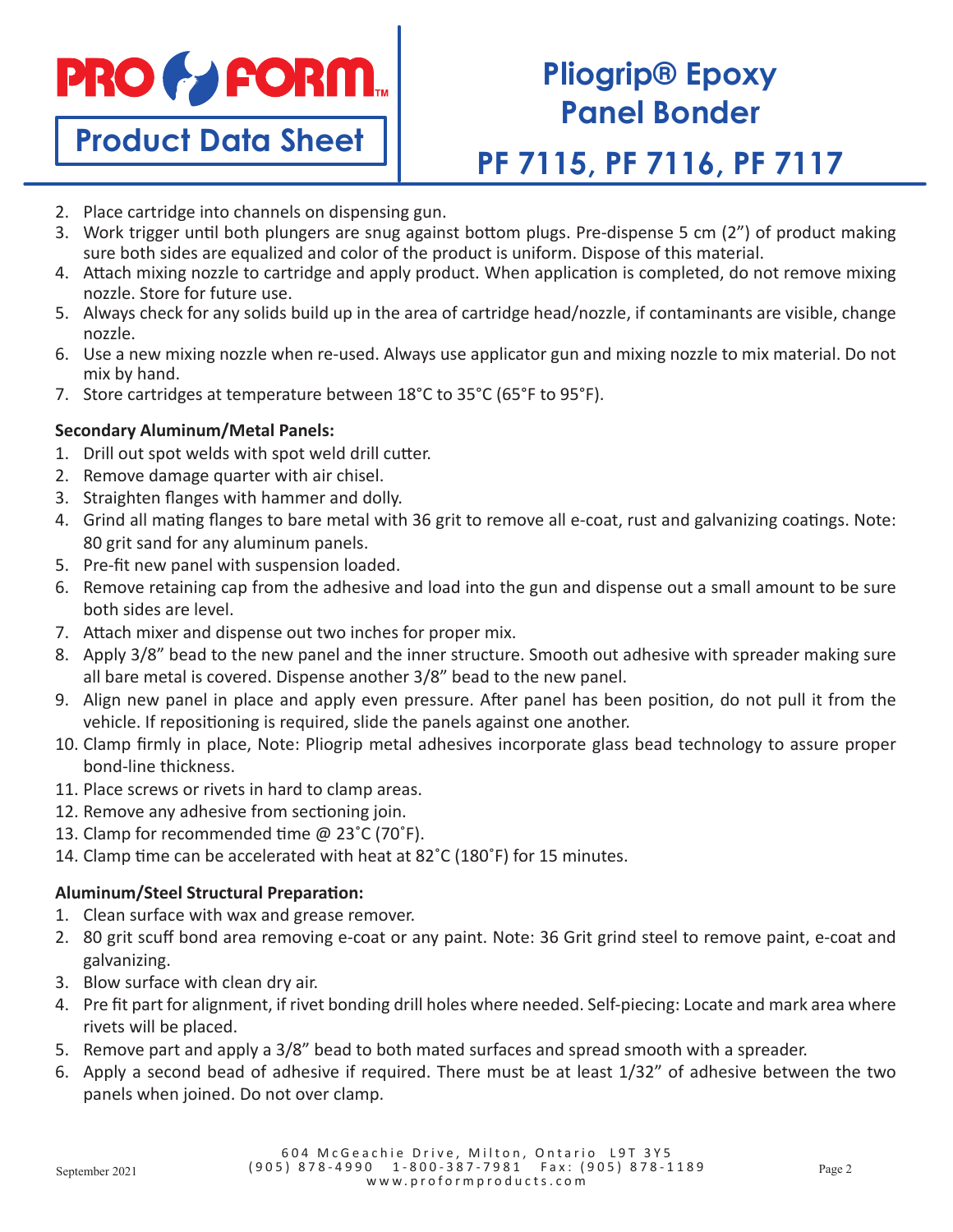

# **Pliogrip® Epoxy Panel Bonder**

### **PF 7115, PF 7116, PF 7117**

- 7. Mate the parts and clamp.
- 8. You can rivet or compression resistant spot weld wet or dry.
- 9. Allow part to set per recommendation above.

#### **TECHNICAL DATA:**

|                            | Part A                   |                                      |                           |
|----------------------------|--------------------------|--------------------------------------|---------------------------|
|                            | PF 7115                  | PF 7116                              | PF 7117                   |
| <b>Physical State:</b>     | Viscous liquid           | Liquid                               | Viscout liquid            |
| Color:                     | <b>Black</b>             | Tan                                  | <b>Black</b>              |
| Odour:                     | No data                  | No data                              | No data                   |
| Solubility:                | Practically insoluble in | No data                              | Practically insoluble in  |
|                            | water                    |                                      | water                     |
| Flash point:               | >99°C (>210°F) Setaflash | $>100^{\circ}$ C ( $>212^{\circ}$ F) | >99°C (>210°F) Setaflash  |
|                            | Closed Cup               |                                      | Closed Cup                |
| Auto ignition temperature: | No data                  | No data                              | Not available             |
| VOC:                       | No data                  | No data                              | 2.55 lbs/usg • 305.57 g/L |

|                            | Part B                 |                 |                        |  |
|----------------------------|------------------------|-----------------|------------------------|--|
|                            | PF 7115                | PF 7116         | PF 7117                |  |
| <b>Physical State:</b>     | Viscous liquid         | Liquid          | Viscous liquid         |  |
| Color:                     | Tan                    | <b>Black</b>    | Tan                    |  |
| Odour:                     | Very faint, amine-like | No data         | Very faint, amine-like |  |
| Solubility:                | Insoluble in water     | No data         | Insoluble in water     |  |
| Flash point:               | >93.4°C (>200°F)       | >100°C (>212°F) | >93.4°C (>200°F)       |  |
| Auto ignition temperature: | No data                | No data         | No data                |  |
| VOC:                       | No data                | No data         | No data                |  |

#### **PRECAUTIONARY INFORMATION**

Refer to product label and Safety Data Sheet for health and safety information before using this product.

#### **SAFETY CONSIDERATION**

Safety Data Sheets are available at www.proformproducts.com or upon request at info@proformproducts.com. These are provided to help our customers satisfy their own handling, safety and disposal needs, and those required by local applicable health and safety regulations. Our Safety data sheets are updated regularly, therefore, please review the most current Safety Data Sheet before handling or using any product.

#### **TECHNICAL INFORMATION**

The technical information, recommendations and other statements contained in this document are based upon tests or experience that Pro Form believes are reliable, but the accuracy or completeness of such information is not guaranteed.